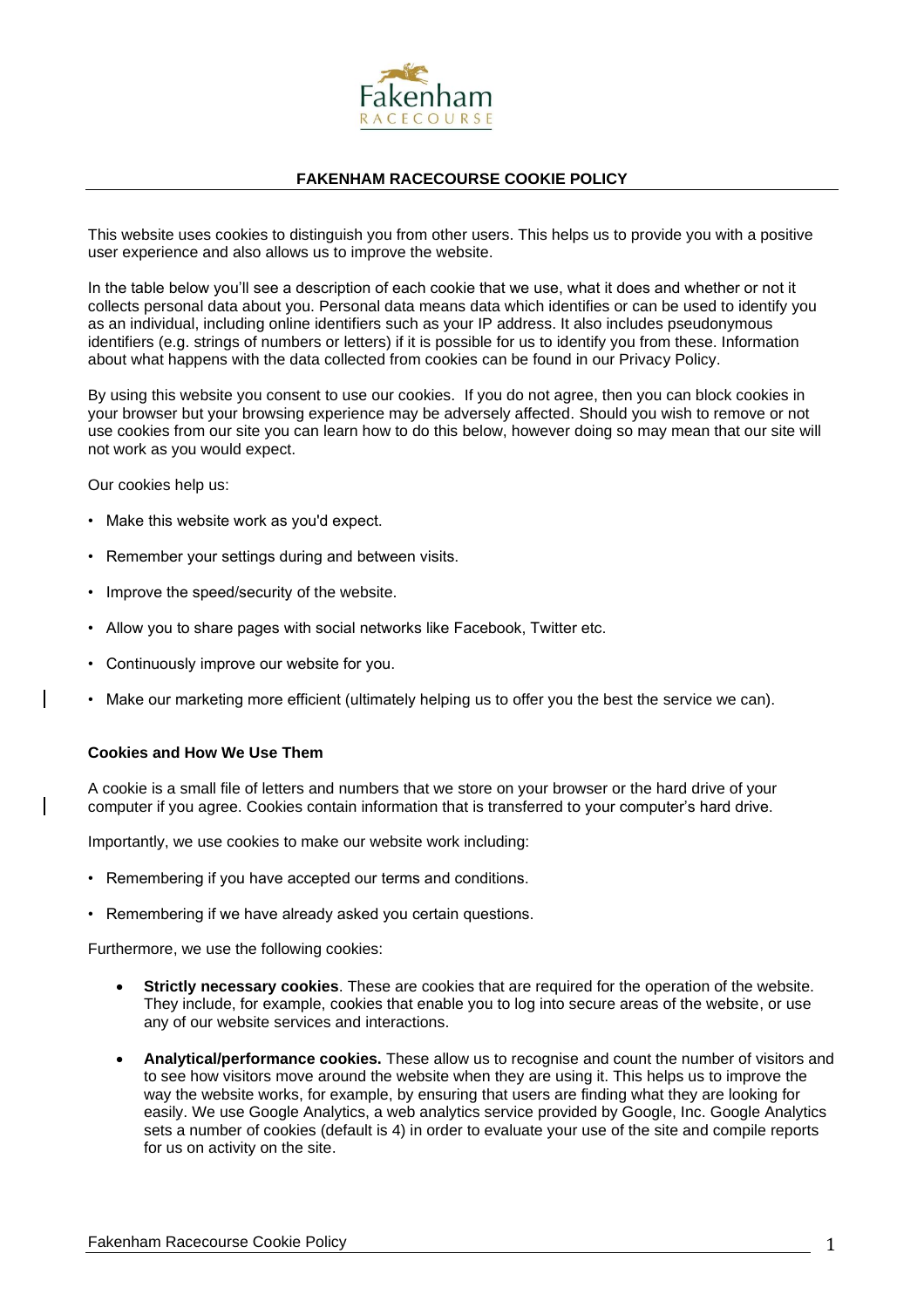- **Functionality**. These are used to recognise you when you return to the website. This enables us to personalise our content for you, greet you by name and remember your preferences (for example, your choice of language or region).
- **Targeting cookies**. These cookies record your visit to the website, the pages you have visited and the links you have followed. We will use this information to make the website and the advertising displayed on it more relevant to your interests. We may also share this information with third parties for this purpose.

You can find more information about the individual cookies we use and the purposes for which we use them in the table below:

| <b>Cookie Name</b>       | <b>Cookie Type</b> | <b>Purpose</b>                                                                                                                                                                                                                                                                            |
|--------------------------|--------------------|-------------------------------------------------------------------------------------------------------------------------------------------------------------------------------------------------------------------------------------------------------------------------------------------|
| <b>WordPress Cookies</b> | First party        | WordPress uses cookies, or tiny pieces of information stored<br>on your computer, to verify who you are. There are cookies<br>for logged in users and for commenters.                                                                                                                     |
| Cookie bar cookie        | First party        | Identifies if you have accepted cookies to remember the state<br>of the cookie bar.                                                                                                                                                                                                       |
| Google Analytics         | Third party        | Determine which domain to measure<br>Distinguish unique users<br>Throttle the request rate<br>Remember the number and time of previous visits<br>Remember traffic source information<br>Determine the start and end of a session<br>Remember the value of visitor-level custom variables. |
| Google Maps              | Third party        | Cookies store user preferences and information for Google<br>maps                                                                                                                                                                                                                         |
| Mailchimp                | Third party        | Used to check whether emails have been opened.                                                                                                                                                                                                                                            |

Our site, like most websites, includes functionality provided by third parties. Please note that third parties (including, for example, advertising networks and providers of external services like web traffic analysis services) may also use cookies, over which we have no control. These cookies are likely to be analytical/performance cookies or targeting cookies.

## **Turning cookies off**

Cookies can easily be deleted by selecting the options on your browser or you can visit *[this link](https://support.google.com/accounts/answer/61416?co=GENIE.Platform%3DDesktop&hl=en)* for more information on how to delete them.